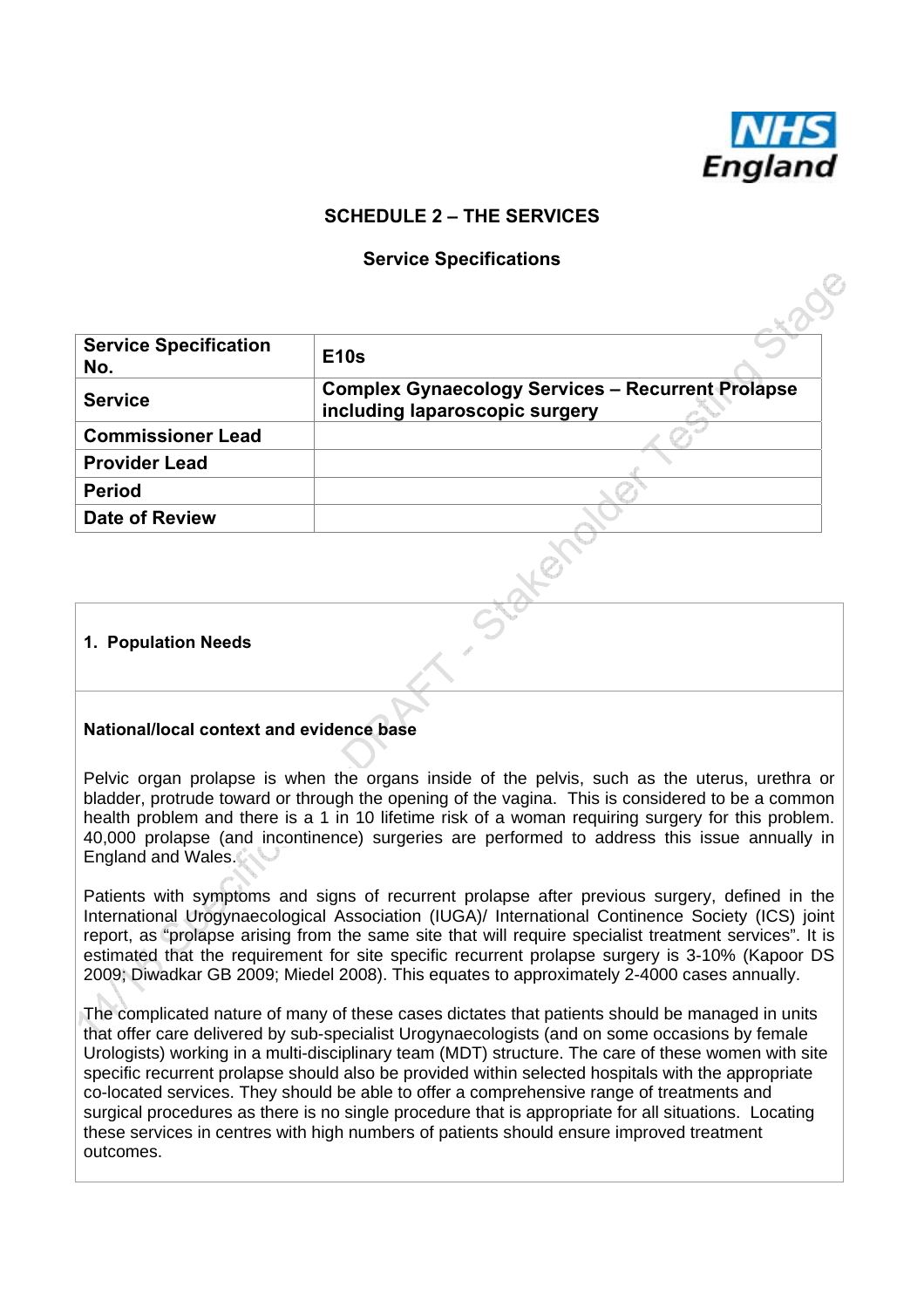#### **Service quality assurance for patients**

Specialist Units:

Specialist units that provide this service will also need defined links to other services (Urology, colorectal, continence services and radiology) and should be co-located with these relevant services. These units will have sub-specialist Urogynaecologists as their lead clinicians, as defined by the British Society of Urogynaecology (BSUG). The unit will deliver a comprehensive range of prolapse treatments applicable to a broad range of scenarios in compliance with NICE guidelines. In addition:

- 1. In order to maintain expertise and surgical experience, specialist units will be able to demonstrate a caseload of complex and recurrent prolapse surgical procedures ideally in excess of 20 cases per year (on average, over 3 or more years).
- 2. Some women may require prolapse surgery augmented with mesh. This may be undertaken either laparoscopically or vaginally. Only units which have surgeons who have the training and expertise with a caseload on average of 10 of each or more per annum over 3 years should perform this surgery. Individual surgeons should be performing more than 10 mesh cases (laparoscopic or vaginal each) per annum.
- 3. Units that perform fewer than 20 complex and recurrent cases or less than 10 mesh cases per year must have special arrangements for local clinical governance in place and must operate under the auspices of a larger regional MDT. It is intended that, over time, a small number of Specialist Units will emerge and a required minimum number of complex surgical cases can be proposed based on the evidence of outcomes data.
- 4. It is important that laparoscopic surgical procedures to treat prolapse, including primary procedures such as hysteropexy, sacrocolpopexy (following a hysterectomy not undertaken for prolapse) and paravaginal repairs are performed in units which have the appropriate expertise in laparoscopic urogynaecology to ensure that all the functional and anatomical issues are addressed. The recommended case load per individual is 10 cases per year (defined as an average over a 3 year period) which may form part of the above. Units doing less than this should do so only with written agreement of their governance committee and the agreement of the CCG.
- 5. Multi-professional and multi-disciplinary input is required because the patient often has comorbidities which render the care of her gynaecological disorder especially complex e.g. uterine prolapse, desiring a further pregnancy, urinary/faecal incontinence accompanying prolapse. These type of issues should be seen by a sub-specialist centre co-located with other specialised services within the setting of an MDT.
- 6. The MDT must be comprise of 2 Urogynaecologists (or 1 urogynaecologist and a female urologist/coloproctologist), specialist nurses / physiotherapists and a coloproctologist where appropriate. There should also be defined links to other related services (eg radiology, neurology, psychology), which should be co-located with them. The provider should deliver high quality services within an agreed network of providers whose population may also use this service.
- 7. The MDT must convene at least 12 times per year. In order to be quorate, the meeting must be attended by at least 3 members, two of whom must be urogyaecologists (or 1) urogynaecologist and a female Urologist/coloprotcologist).The MDT must ensure documented discussion of complex cases, review of important diagnostic tests and prospective audits of activity and outcomes. National databases, such as the BSUG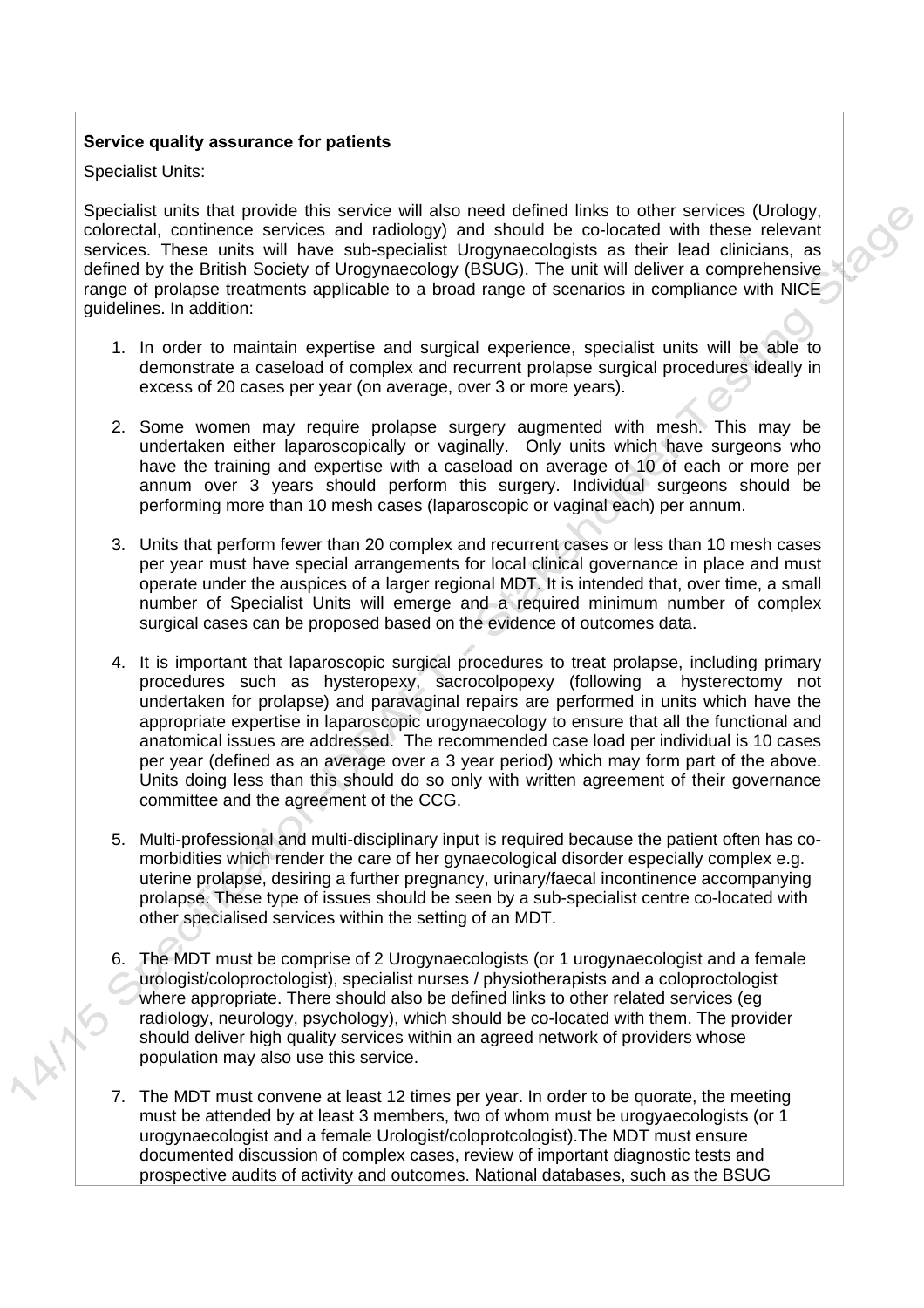databases, should be used to record activity for all cases and yearly audits of surgical outcomes should be undertaken with national benchmarking between Specialist Units. There is a progression of requirements based on this as an appendix below.

It is expected that this type of surgery will be performed by sub-specialist Urogynaecologists. They will provide one specialist clinic per week and will devote at least 50% of their clinical practice to urogynaecology.

Training:

- 1. Many consultants currently have expertise and experience gained through traditional training schemes in Gynaecology and Urology with subsequent development of specialist practice as consultant urogynaecologists. It is anticipated that future consultants will be able to demonstrate sub-specialist training. In gynaecology, defined training schemes and curricula exist for urogynaecology, including Subspecialist Training Schemes or ATSM modules.
- 2. Some women will require surgery employing laparoscopic techniques. It is essential that laparoscopic surgical procedures to treat prolapse be performed in units that have the appropriate expertise.
- 3. Units will need a minimal caseload to develop and maintain this expertise. These caseloads are in accordance with the Royal College of Gynaecologists (RCOG) projections for workforce planning which aims to produce a core of 55 sub-specialist Urogynaecologists and 350 special interest Urogynaecologists. The Regional/BSUG accredited urogynaecology units currently established in England all have at least two sub-specialist urogynaecology surgeons working within the units who could manage the expected workload. This service may be provided by consultants working in more than 1 unit providing the service is combined.

Commissioning and Accreditation of Specialist Units:

- 1. Providers wishing to offer treatment for complex and recurrent prolapse will be required to demonstrate evidence and compliance with the criteria set out in this specification. Local commissioning teams must ensure that providers wishing to function as specialist units adhere to the specification criteria and provide evidence of compliance.
- 2. Accreditation of specialist units by professional bodies such as BSUG will be regarded as evidence of compliance, and these bodies will ensure that accreditation standards are commensurate with those for specialist unit status.
- 3. Units which are unable to provide such services or which cannot provide evidence of compliance with the required standards will need to develop tertiary referral pathways to a specialist centre and will be expected to discontinue these services locally.
- 4. Specialist units must provide evidence of ongoing compliance with the above criteria every 3 years, including results of relevant clinical audits. When there is a change in consultant personnel within the MDT, the provider must inform the commissioning body and the accrediting body (where appropriate) so that Specialist Unit status can be reconfirmed.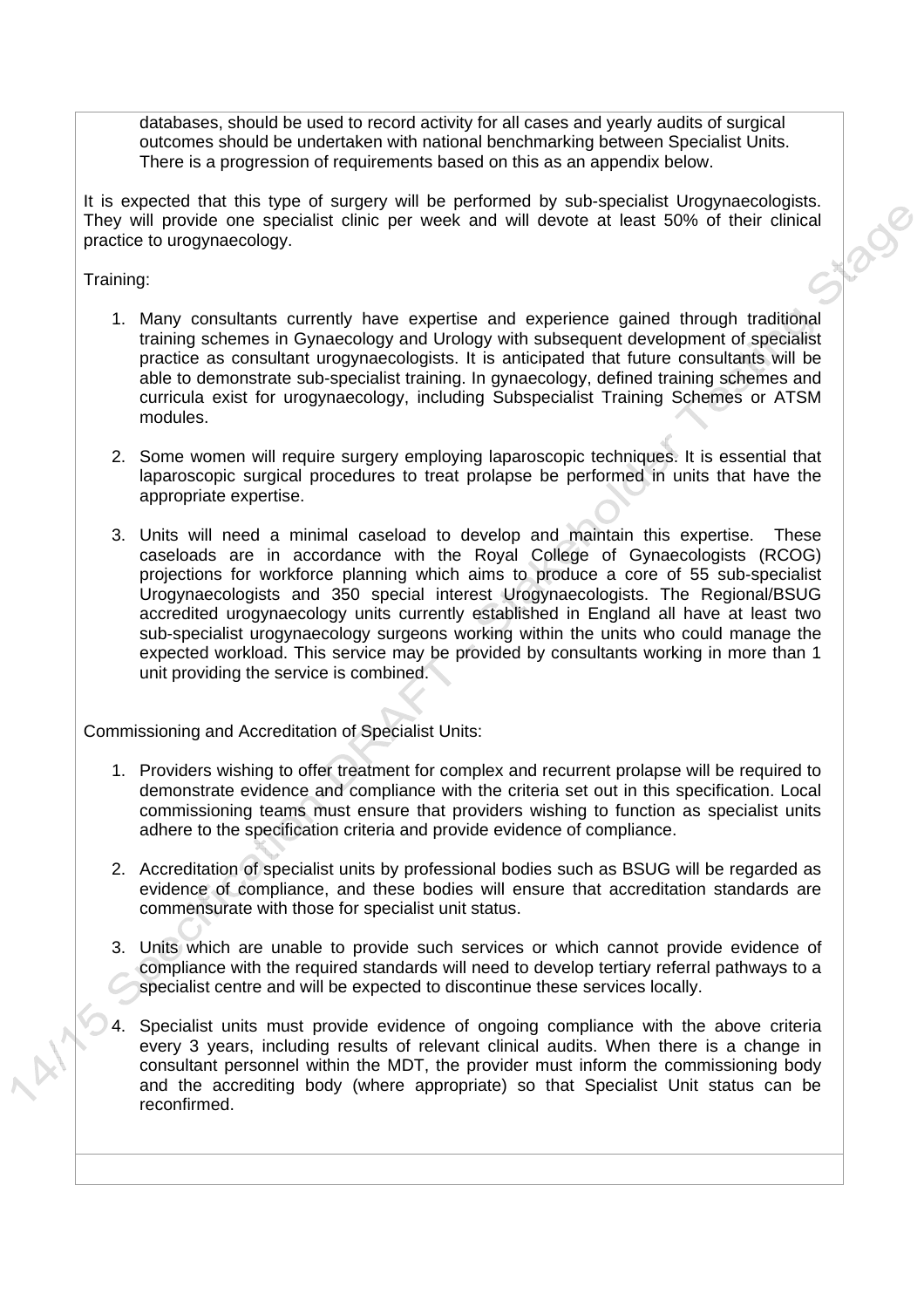**2. Outcomes** 

# **2.1 NHS Outcomes Framework Domains & Indicators**

| Domain 1 | Preventing people from dying prematurely                                                      |   |
|----------|-----------------------------------------------------------------------------------------------|---|
| Domain 2 | Enhancing quality of life for people with long-term<br>conditions                             | N |
| Domain 3 | Helping people to recover from episodes of ill-<br>health or following injury                 |   |
| Domain 4 | Ensuring people have a positive experience of<br>care                                         |   |
| Domain 5 | Treating and caring for people in safe environment<br>and protecting them from avoidable harm |   |

ing Stage

Domain 3 of the NHS outcomes framework focuses on helping people to recover from ill-health or following injury. This includes recovery from elective surgery including Urogynae surgery. Combining indicators which monitor adverse outcomes (showing progress in reducing cases in which recovery has been interrupted by emergency admissions) with those that measure positive progress in recovery (PROM), demonstrates the NHS's contribution to minimising the adverse impact of ill-health and injury upon the quality of life of those affected.

The main measures to be assessed for adverse outcome within the remit of this specification are:

- 1. Emergency readmissions within 30 days of discharge from hospital following elective surgery
- 2. Patient Reported Outcome Measures (PROM).

There is currently no recommended PROM by the DH for prolapse and incontinence, but there are several already in use including the ICIQ, KHQ, ePAQ. It is expected that units undertaking this work utilise the BSUG database (or equivalent) with an annualised number of cases in excess of 200 pelvic floor surgeries

Domain 4 of the NHS outcomes framework seeks to ensure patients have a positive experience of care. For the purposes of this specification , this will be measured using the Overall Patient Experience score which is the average (mean) of five domain scores

- Access & Waiting
- Safe, high quality co-ordinated care
- Better information, more choice
- Building closer relationships
- Clean, friendly, comfortable place to be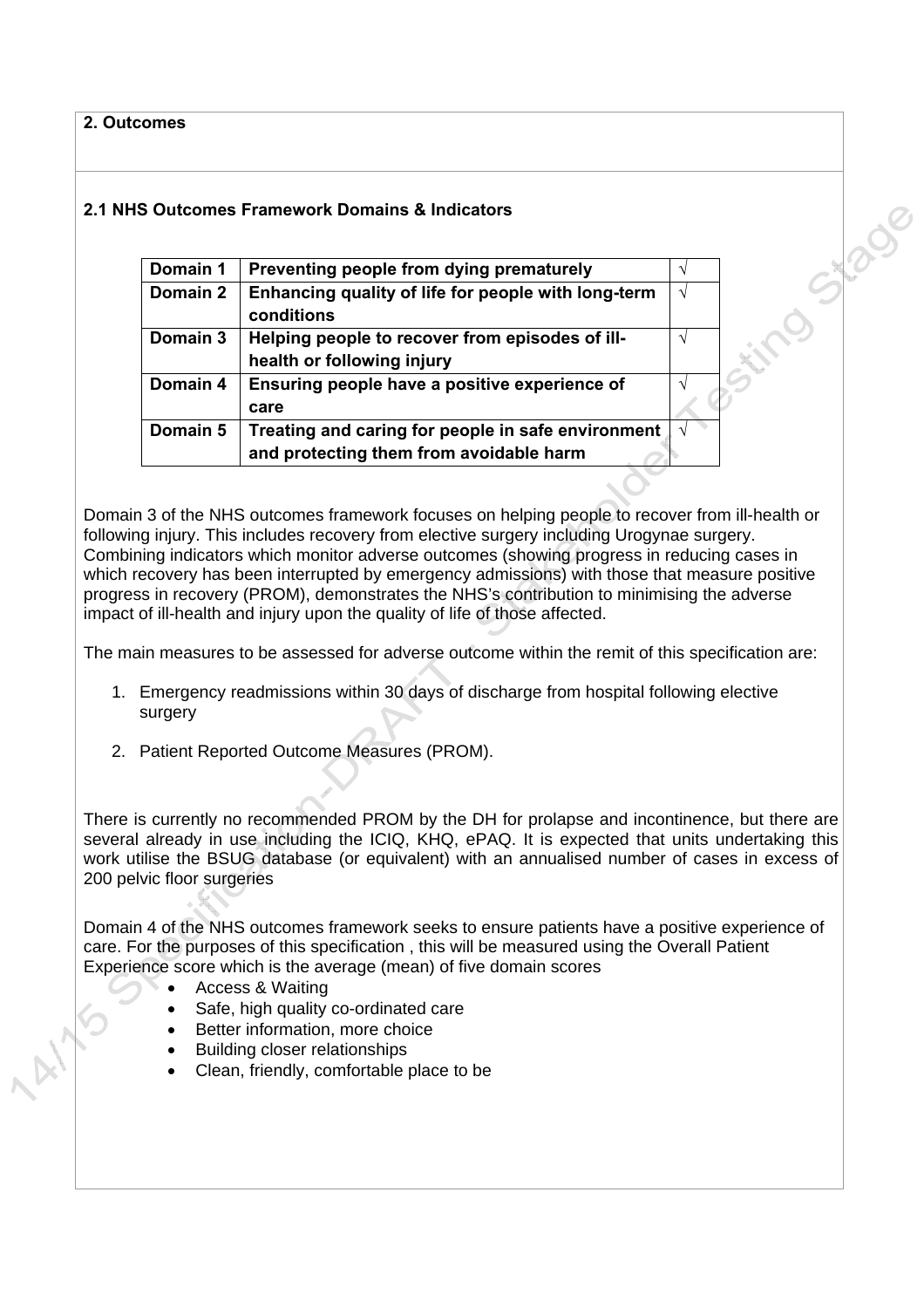#### **2.3 Service Outcomes**

- Services will provide a tertiary service to support women requiring specialist support within a network of care and pathways.
- Eligible women will be referred using a defined referral system that can be audited for waiting times.
- There will be an agreed planned and mapped pathway of care for women whose primary procedure for urinary incontinence or prolapse repair has failed or who has complications arising from treatment of urinary incontinence or prolapse including problems arising from mesh implantation.
- The Service will be part of a mult-idisciplinary team working together, networking and linking with other healthcare services across both community and hospital settings.
- A discharge plan will be prepared offering support and facilities required providing care at home
- Outcome measures including relief of symptoms and satisfaction with care will be measured and audited.
- The provider will be expected to use evidence based approaches and to demonstrate efficiencies whenever possible.
- Appropriate referrals to specialist colleagues will be documented and GP informed of any transfer of care
- It is the responsibility of the provider to recruit/provide suitable and appropriately competent and qualified personnel in the provision of this service. When advanced surgical techniques such as laparoscopic surgery are required the unit will have available clinicians who have the appropriate training in both Urogynaecology and laparoscopic surgery.
- All patients should be under the care of an experienced multidisciplinary team. This should include a Urogynaecologist, a specialist nurse, a physiotherapist and a urologist and colorectal surgeon where required.
- Providers will enter all procedures involving implants on a national registry and organise follow up and audit of outcomes.

#### **3. Aims and objectives of service**

To provide patient centred specialist care for women with recurrence of symptoms or de novo symptoms following surgical treatment of urinary incontinence or pelvic organ prolapse.

The primary aims are:

1. To provide safe, effective and evidence based pathways of care to women with recurrent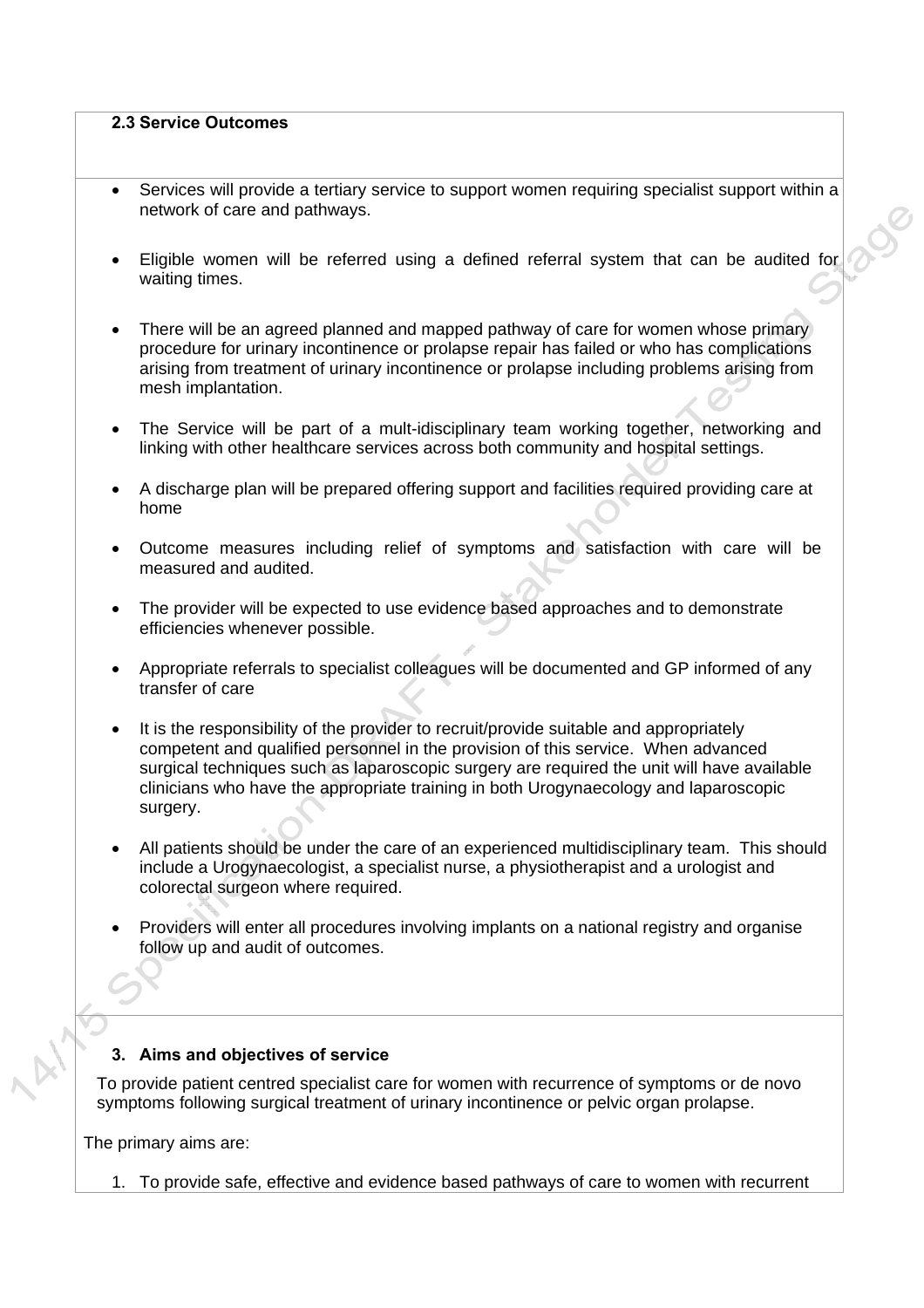#### prolapse

- 2. To perform an extended or advanced assessment of the anatomical and functional problems which will include assessment of:
- Anatomical disruption
- Urinary function
- Bowel function
- Sexual function
- Appropriate investigations of lower urinary tract and gastro-intestinal tract function
- 3. To provide counselling about the surgical and non-surgical treatment options and to offer the appropriate laparoscopic and open surgical treatment (including vaginal mesh where appropriate)

S1.2008

- 4. This will include treatments outlines in current NICE guidelines
- Conservative and lifestyle management, where appropriate
- Standard vaginal surgery for repeat prolapse including vault prolapse
- Laparoscopic (and open) sacrocolpopexy and sacrohysteropexy
- Vaginal mesh augmented prolapse repair
- 5. To provide continuity of care through the whole care pathway encompassing other specialised services included within the pathway

#### **3.1 Service description/care pathway**

The service outlined in this specification is for patients ordinarily resident in England. Specifically, this service is for women who have developed complications, including failure, of primary surgery to treat pelvic organ prolapse. They will:

- Be referred either from primary care or secondary care through local networks to Specialist units (as defined above)
- Be assessed in the outpatient setting by a named Consultant Urogynaecologist ( either by training or by devoting over 50% working week to Urogynaecology practice) or where appropriately trained Urologist.
- Have appropriate investigations of lower urinary tract and gastrointestinal tract function will be performed (urodynamics, anorectal studies, radiological or ultrasound imaging)
- Discuss their treatment options a multi-disciplinary team including a subspecialist Urogynaecologist, a specialist nurse, a physiotherapist. A colorectal surgeon and urologist may also be involved where relevant as well as other allied healthcare specialties.
- Counsel patients about the management options including non-surgical and surgical treatments.
- Offer elective laparoscopic and open surgical treatments after informing the patient about the different approaches to surgery.

Services will provide the defined activities outlined below as part of a multi-disciplinary team associated with interdependent services

#### **3.2 Management of recurrent pelvic organ prolapse / failed primary surgical treatment**

Primary surgery for pelvic organ prolapse is usually performed by gynaecologists who have received additional training in urogynaecology. When primary surgery fails or there is a recurrence of prolapse there is often associated bladder, bowel and sexual dysfunction. Further surgery is technically more difficult and may require laparoscopic techniques involving implant materials (mesh) or vaginal approaches with these materials and these are not normally within the repertoire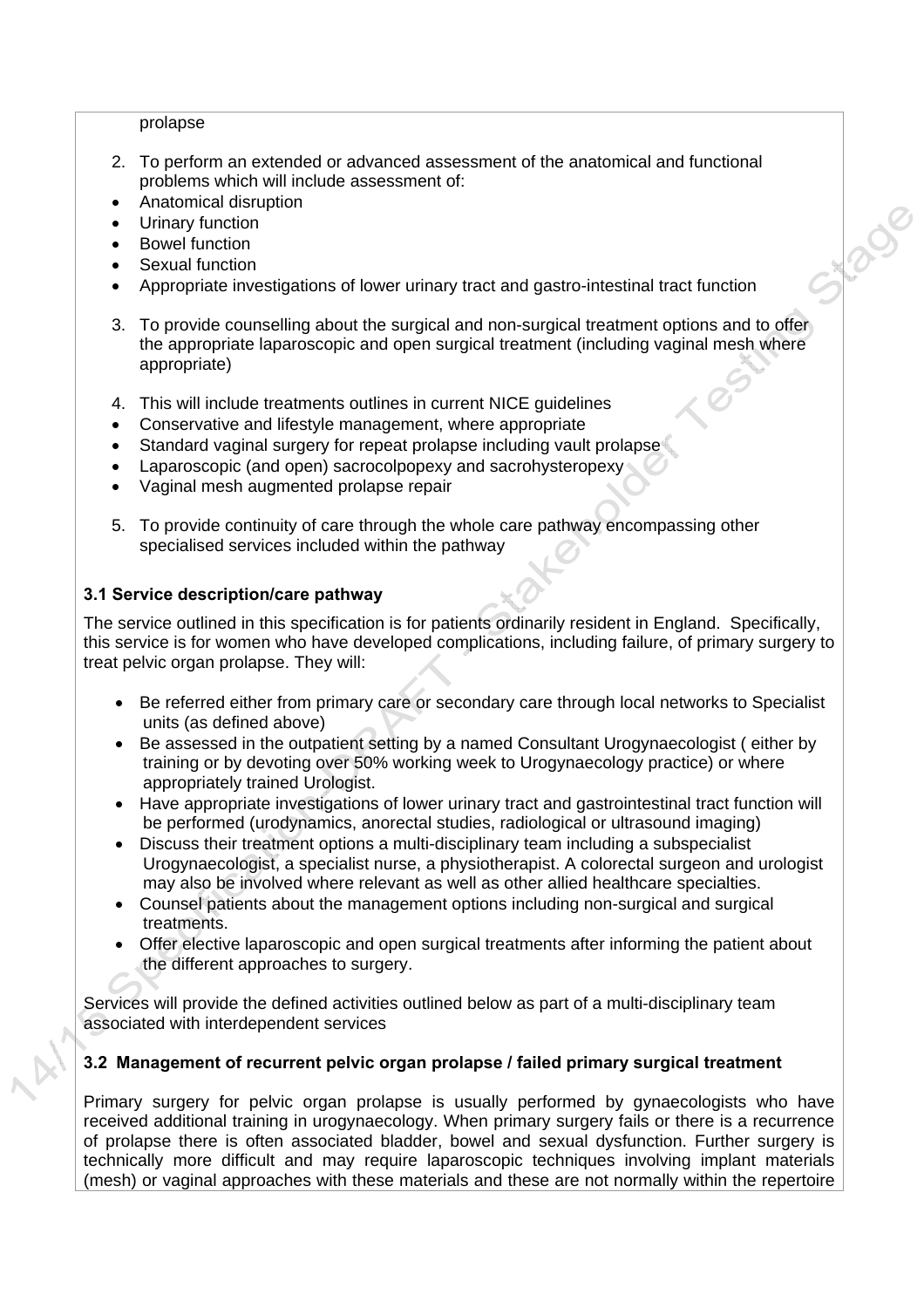of gynaecologists who perform primary surgery.

Techniques employing laparoscopic surgery for POP are not practised by the majority of Gynaecologists and should only be performed by appropriately trained surgeons with expertise in prolapse surgery (Urogynaecologist /Urologist with expertise in female urology).

Mesh implants (laparoscopic or vaginal) can be associated with exposure/erosion into the vagina, bladder or rectum. This surgery can be technically challenging and alternative techniques may be required which are not within the repertoire of the majority of gynaecologists. Additionally combined procedures with colorectal and urological surgeons may be required.

Such cases should be managed by centres with expertise and experience of laparascopic Urogynaecology procedures (laparascopic sacrocolpopexy and laparascopic sacrocolpohysteropexy) and/or vaginal meshes as well as removing mesh and reconstruction of the area concerned.

Units which accept referrals for such cases will have a caseload for individuals of at least 10 mesh procedures per year (averaged out over 3 years).

#### **3.3 Management of complications of prolapse surgery**

In addition to failure surgery for pelvic organ prolapse these may be followed by the following problems:

- Mesh complications (exposure and erosion)
- Urinary voiding dysfunction
- Urinary incontinence
- Urinary fistula
- Ano-rectal dysfunction including incontinence
- Dyspareunia

Investigation and management may include:

- Urodynamics (including the role of video and ambulatory)
- Imaging of lower and upper urinary tract and bowel

Treatment may include further surgery requiring tertiary level expertise.

#### **4 Population covered**

Included within individual conditions above.

The service outlined in this specification is for patients ordinarily resident in England\*; or otherwise the commissioning responsibility of the NHS in England (as defined in Who Pays?: Establishing the responsible commissioner and other Department of Health guidance relating to patients entitled to NHS care or exempt from charges).

\* - Note: for the purposes of commissioning health services, this EXCLUDES patients who, whilst resident in England, are registered with a GP Practice in Wales, but INCLUDES patients resident in Wales who are registered with a GP Practice in England.

Specifically this service is for women who have had previous surgery for prolapse/incontinence and require specialist intervention as outlined within this specification.

#### **4.1 Any acceptance and exclusion criteria and thresholds**

- Eligible women will be referred using a defined referral system that can be audited for waiting times
- Pathways of care with auditable outcome measures will be employed.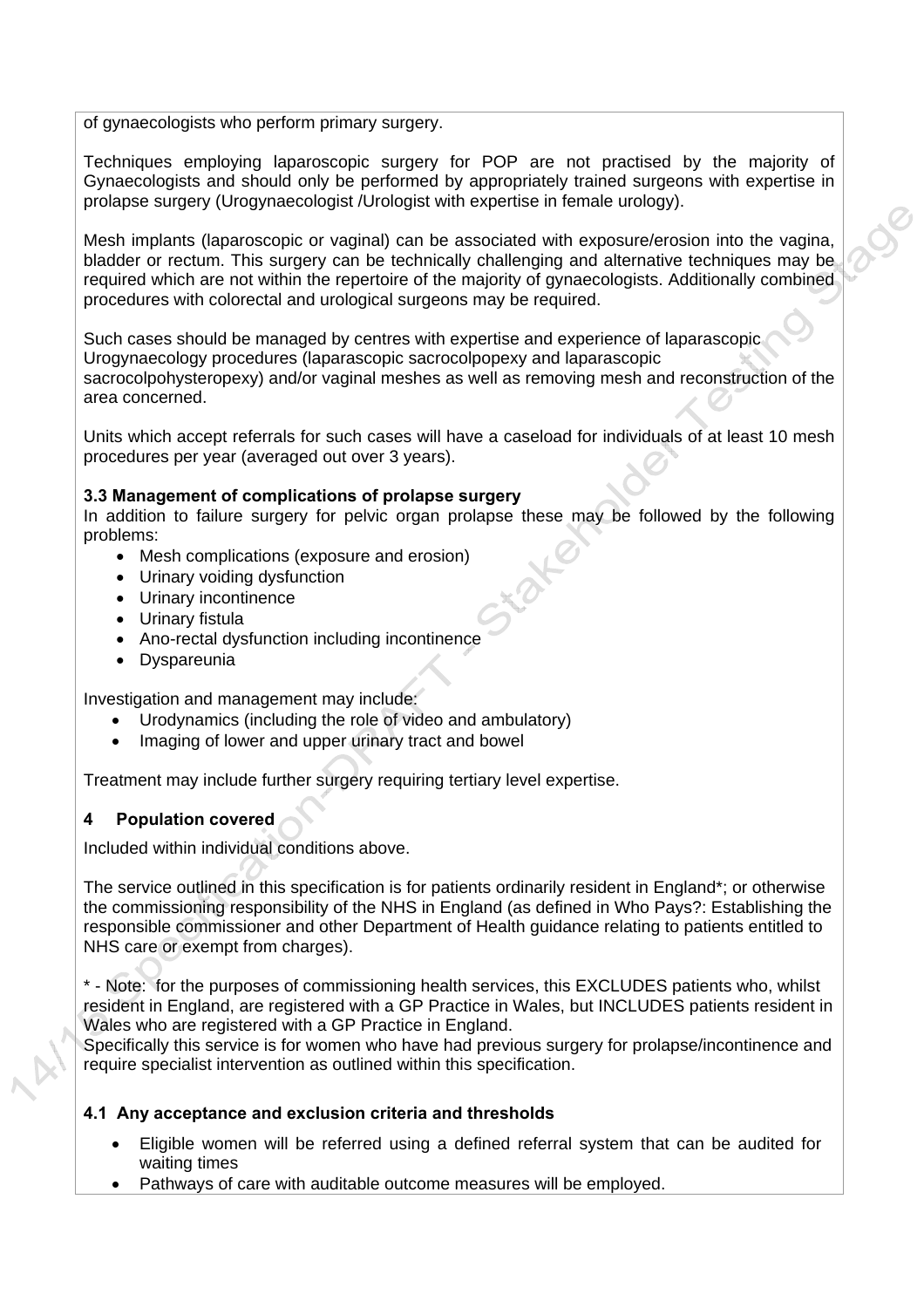- The service will accept referrals from other providers particularly where the referring service does not undertake the procedures the patient requires.
- The Provider will be expected to use evidence based approaches and to demonstrate efficiencies whenever possible.
- A discharge plan will be prepared offering support and facilities required providing care at home.
- Appropriate referrals to specialist colleagues will be documented and GP informed of any transfer of care

**Exclusions:** Cancers these are covered in the cancer services specifications

#### **4.2 Interdependencies with other services/providers**

#### **i) Co-located Services**

Availability of the various services (Urogynaecology, urology, colorectal surgery, physiotherapy and imaging) at the same site and easy access to the MDT has several advantages. This ensures better communication, a more efficient service and lower costs for hosting of the services.

#### ii**) Interdependent Services**

The delivery of this service will be within the remit of an MDT working together, networking and linking with other healthcare services across both community and hospital settings. These services include urology, colorectal services, imaging, and community.

#### **iii) Related Services -** s*ervices either at the preceding or following stage of the patient journey*

Preceding services will include the community as well as other units which will refer to the specialist services for management of these complex conditions

#### . **iv) Data Submission**

This will be through the BSUG database and will include:

- Pre-operative
- Intra-operative
- Post-operative data on consecutive cases

#### **5. Applicable Service Standards**

### **5.1 Applicable national standards e.g. NICE**

#### **See Appendix 2**

- NICE (2008) 'Surgical repair of vaginal wall prolapse using mesh, NICE Interventional Procedures Guidelines IPG267'
- NICE (2009) 'Infracoccygeal sacropexy using mesh for uterine prolapse repair, NICE Interventional Procedures Guidelines IPG280'
- NICE (2009) 'Infracoccygeal sacropexy using mesh for vaginal vault prolapse repair, NICE Interventional Procedures Guidelines IPG281'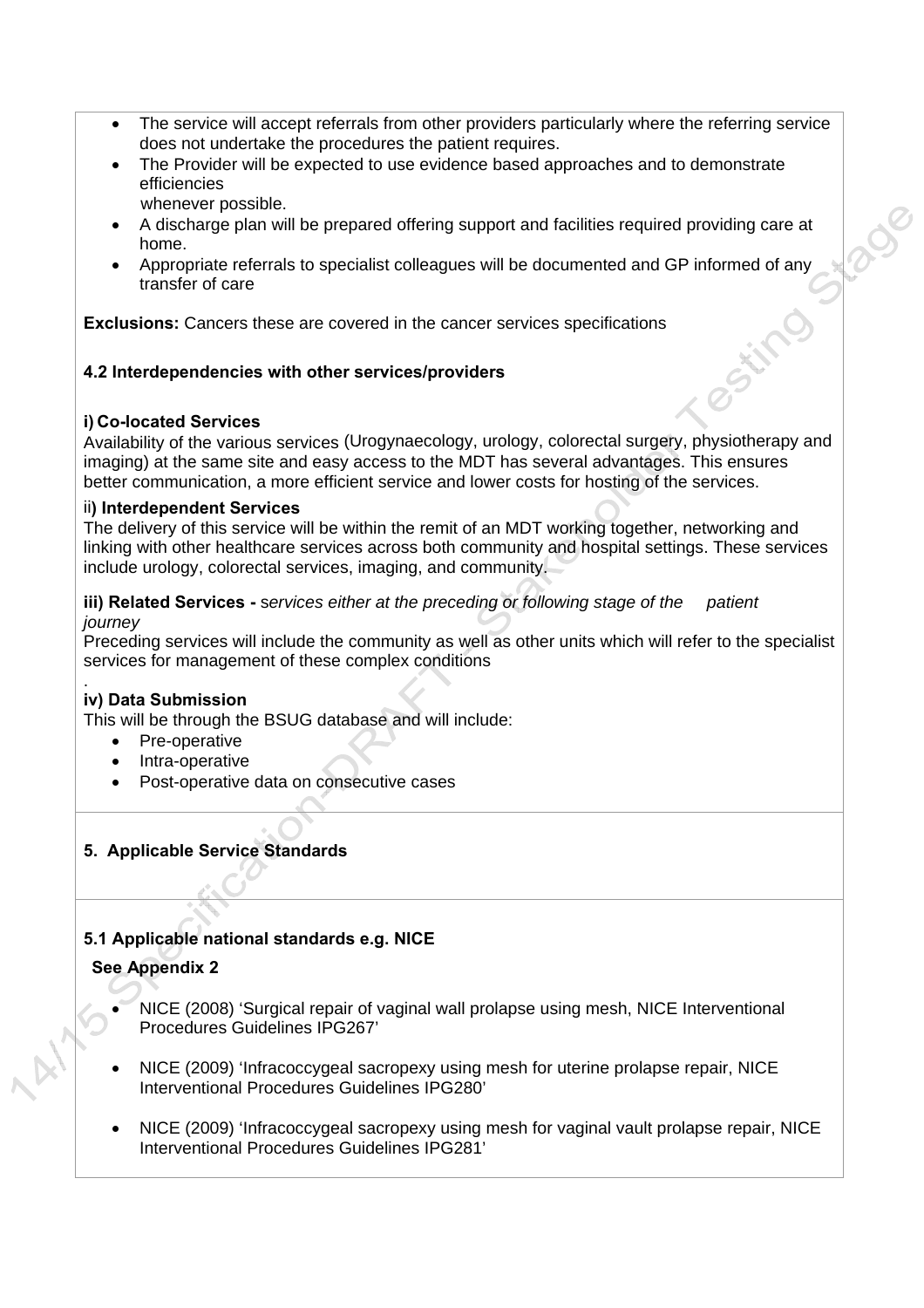- NICE (2009) 'Insertion of mesh uterine suspension sling (including sacrohysteropexy) for uterine prolapse repair, NICE Interventional Procedures Guidelines IPG282'
- NICE (2009) 'Sacrocolpopexy using mesh for vaginal vault prolapse repair, NICE Interventional Procedures Guidelines IPG283'
- NICE (2009) 'Sacrocolpopexy with hysterectomy using mesh for uterine prolapse repair, NICE Interventional Procedures Guidelines IPG284'

Lac

 All surgeons carrying out mesh procedures for prolapse are mandated to use the BSUG database or equivalent.

#### **5.2 Applicable standards set out in Guidance and/or issued by a competent body (e.g. Royal Colleges)**

Units providing services within the remit of this specification will be accredited by BSUG. This will ensure quality standards and a reassurance that these specialist units meet all criteria required to provide these services by an independent and competent body.

### **5.3 Coding**

Universal coding strategies should be encouraged so that accurate workload data can be monitored across the UK for primary and recurrence incontinence. The following *recommendations* are designed to facilitate common practice between providers.

- 1. Code for the main procedure and any ancillary procedures performed
- 2. In the case of surgery for recurrent prolapse, the code Y71.3 is used.
- 3. In the case of surgery for recurrent prolapse following two previous procedures for the same clinical problem, the code Y71.6 is used
- 4. In the case of surgery for recurrent prolapse following three or more previous procedures for the same clinical problem, the code Y71.7 is used. It is recommended that further codes be introduced to denote recurrence after 4 and 5 previous procedures.
- 5. Prolapse in a new site different to the site of primary surgery does not constitute recurrent prolapse
- 6. Vault prolapse following vaginal hysterectomy for prolapse **does** constitute recurrent prolapse surgery.
- 7. Laparoscopic Sacrocolpopexy will be coded as P24.2 + Y75.2
- 8. Laparoscopic sacrohysteropexy will be coded as Q54.5+ Y75.2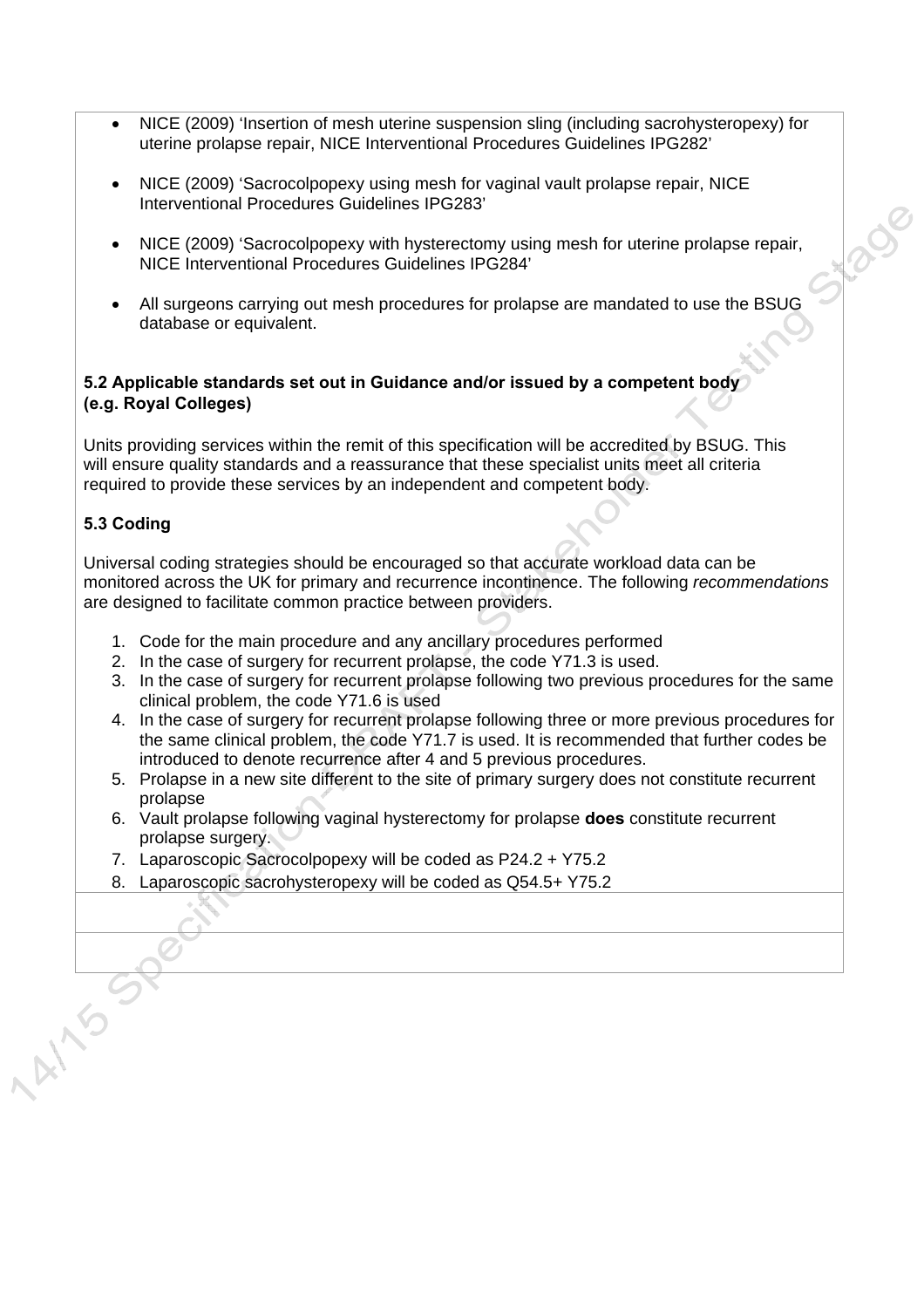# **Appendix One**

# **Quality standards specific to the service**

|                | <b>Quality Requirement</b>                                                                                                                                                                                          | Threshold | Method of Measurement                                                                                                  | Consequence of breach                                                   |  |  |  |  |
|----------------|---------------------------------------------------------------------------------------------------------------------------------------------------------------------------------------------------------------------|-----------|------------------------------------------------------------------------------------------------------------------------|-------------------------------------------------------------------------|--|--|--|--|
|                | Domain 1: Preventing people dying prematurely                                                                                                                                                                       |           |                                                                                                                        |                                                                         |  |  |  |  |
| Not Applicable |                                                                                                                                                                                                                     |           |                                                                                                                        |                                                                         |  |  |  |  |
|                | Domain 2: Enhancing the quality of life of people with long-term conditions                                                                                                                                         |           |                                                                                                                        |                                                                         |  |  |  |  |
| condition      | Proportion of people feeling<br>supported to manage their                                                                                                                                                           | > 90%     | Proportion of patients<br>feeling supported<br>assessed through<br>questionnaires<br>/telephone interview              | Audit to evaluate<br>causation and change in<br>practice where feasible |  |  |  |  |
|                | <b>Unplanned Admissions</b>                                                                                                                                                                                         | <2%       | <b>HES</b> data                                                                                                        | Audit to evaluate<br>causation and remedial<br>action                   |  |  |  |  |
|                | Ability to work with this<br>condition (Pg 32; 2.2<br><b>Updated definition</b>                                                                                                                                     | >85%      | Assessed through<br>patient assessment of<br>their condition                                                           | Audit to evaluate<br>causation and remedial<br>action                   |  |  |  |  |
|                | Domain 3: Helping people to recover from episodes of ill-health or following injury                                                                                                                                 |           |                                                                                                                        |                                                                         |  |  |  |  |
| from hospital  | <b>Emergency readmissions</b><br>within 30 days of discharge                                                                                                                                                        | $< 5\%$   | HES data: Proportion of<br>patients readmitted<br>following surgery for their<br>recurrent prolapse or<br>incontinence | Audit to evaluate<br>causation and remedial<br>action                   |  |  |  |  |
|                | <b>Patient Reported Outcome</b><br>Measures (PROMs) for<br>elective procedures                                                                                                                                      | >70%      | Completion of pre and<br>post-operative ICIQ,<br>KHQ, ePAQ or other<br>validated questionnaires                        |                                                                         |  |  |  |  |
|                |                                                                                                                                                                                                                     |           | Domain 4: Ensuring that people have a positive experience of care                                                      |                                                                         |  |  |  |  |
|                | Measuring patient experience<br>of outpatient care. This is<br>across three stages of the<br>care pathway: pre-visit;<br>during the visit to the<br>Outpatients department; and<br>the transition/post-visit period | > 85%     | <b>Care Quality</b><br><b>Commission's Outpatient</b><br>survey                                                        | Audit to evaluate<br>causation and remedial<br>action                   |  |  |  |  |
|                | Measuring patient experience<br>of hospital inpatient care<br>which is the average (mean)<br>of five domain scores 1)<br>Access & Waiting domain 2)<br>Safe, high quality co-                                       | >85%      | The Care Quality<br><b>Commission's Adult</b><br><b>Inpatient Survey</b>                                               | Audit to evaluate<br>causation and remedial<br>action                   |  |  |  |  |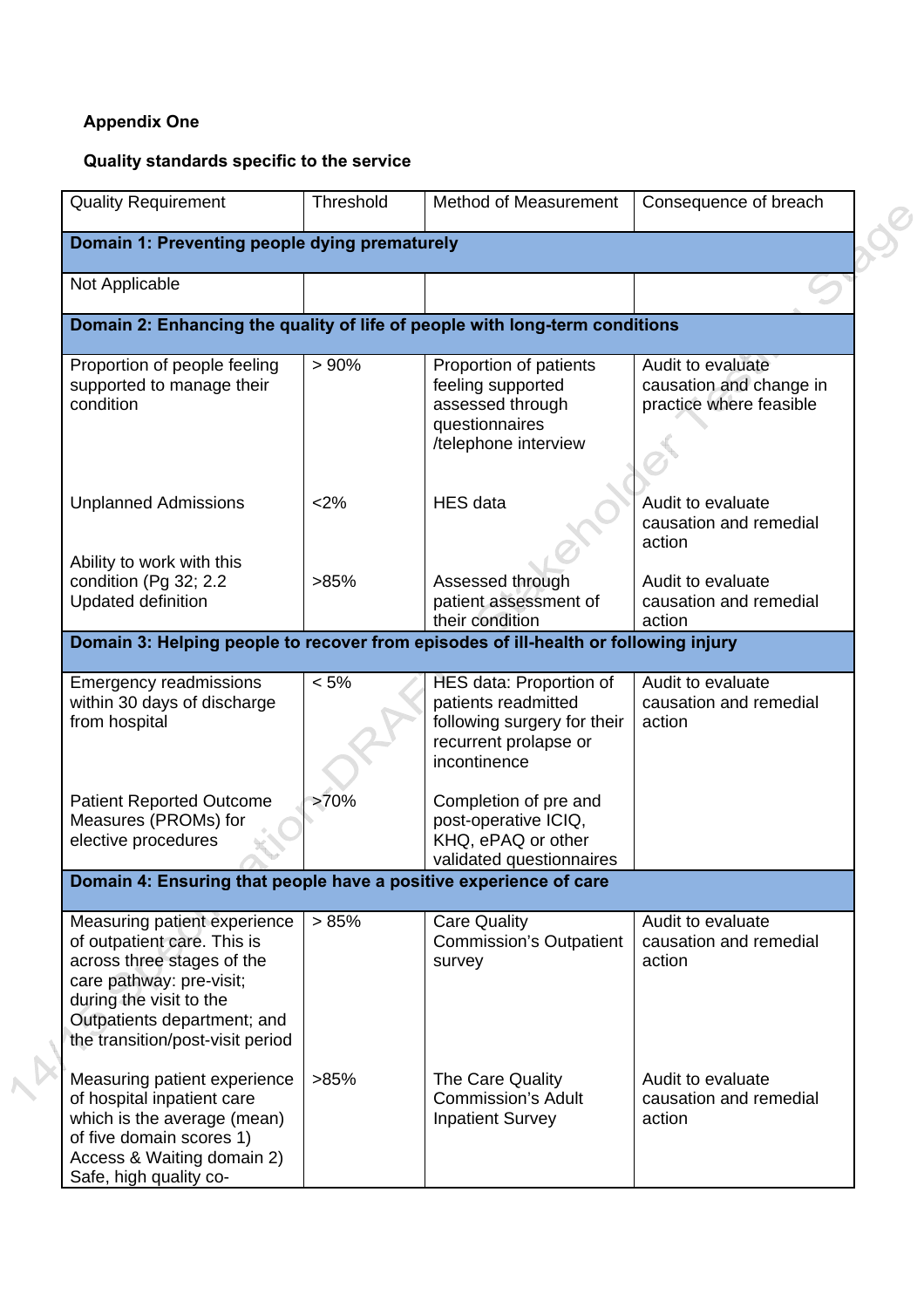| <b>Quality Requirement</b>                                                                                                                                                        | Threshold               | Method of Measurement                                                              | Consequence of breach                                 |
|-----------------------------------------------------------------------------------------------------------------------------------------------------------------------------------|-------------------------|------------------------------------------------------------------------------------|-------------------------------------------------------|
| ordinated care domain 3)<br>Better information, more<br>choice domain 4) Building<br>closer relationships domain<br>and 5) Clean, friendly,<br>comfortable place to be<br>domain. |                         |                                                                                    |                                                       |
| Domain 5: Treating and caring for people in a safe environment and protecting them from<br>avoidable harm                                                                         |                         |                                                                                    |                                                       |
| All Patient Safety incidents<br>reported especially Safety<br>incidents involving severe<br>harm or death                                                                         | 98%                     | <b>Reduction of Incidents</b><br>compared to previous<br>years                     | Audit to evaluate<br>causation and remedial<br>action |
| Measurement of Incidence of<br>hospital-related venous<br>thromboembolism                                                                                                         | As per<br>national KPIs | Number of cases per<br>year by the number of<br>admissions for elective<br>surgery | Audit to evaluate<br>causation and remedial<br>action |
| Measurement of Incidence of<br>healthcare associated<br>infection: i MRSA<br>bacteraemia; ii C.difficile                                                                          | As per<br>national KPIs | Number of cases per<br>year by the number of<br>admissions for elective<br>surgery | Audit to evaluate<br>causation and remedial<br>action |
|                                                                                                                                                                                   |                         |                                                                                    |                                                       |
| 1 At 15 Specification                                                                                                                                                             |                         |                                                                                    |                                                       |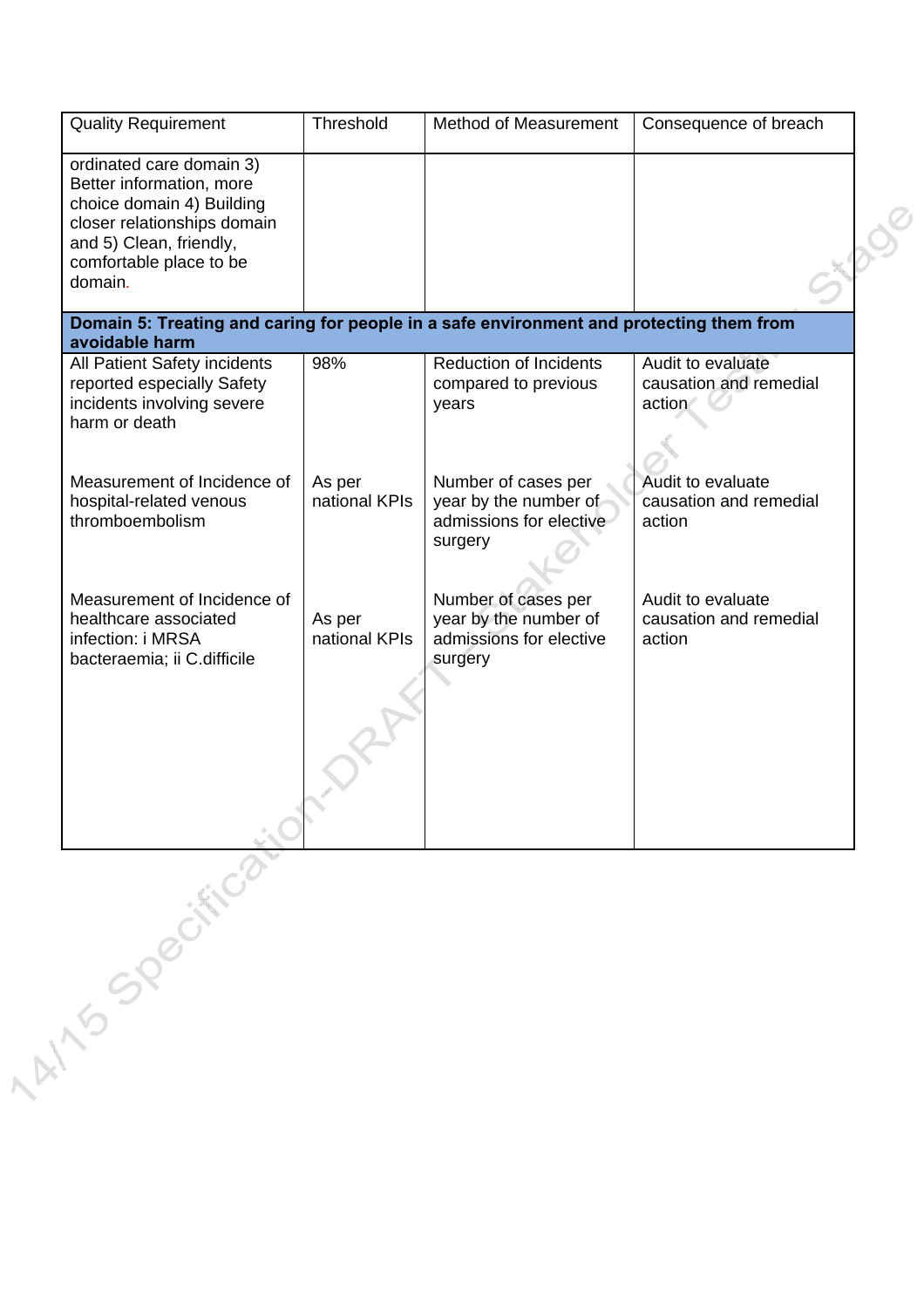**Appendix Two criteria for unit approval by year 2015-19** 

| Year             | <b>Database</b>                                  | <b>Protocols</b>                              | <b>MDT</b>                                                                                                            | Job planning                                                 | <b>Complex / recurrent caseload</b>                                                                                                                                                                                                                                         |  |
|------------------|--------------------------------------------------|-----------------------------------------------|-----------------------------------------------------------------------------------------------------------------------|--------------------------------------------------------------|-----------------------------------------------------------------------------------------------------------------------------------------------------------------------------------------------------------------------------------------------------------------------------|--|
| 2015-16          | Registered<br>using a<br>database                | Unit protocols                                | MDT to include<br>Urogynaecologist, female<br>urologist, physio or nurse<br>specialist, and colorectal<br>specialist. | job plan recognising<br>specialist area                      | Individual caseload Min 10 of lap or<br>vaginal mesh / year based on 3yr<br>average<br>Unit case load of complex and<br>recurrent cases should ideally be ><br>20 and those between 5 and 20 per<br>year must have special<br>arrangements for local clinical<br>governance |  |
| 2016-17          | As Above                                         |                                               | Time in job plans for MDT                                                                                             | Objectives to include<br>development needs in<br><b>LUTs</b> | As above                                                                                                                                                                                                                                                                    |  |
| 2017-18          | Audit report<br>of cases                         |                                               |                                                                                                                       | MDT within job plan                                          | > 20 cases per individual/ year                                                                                                                                                                                                                                             |  |
| 2018-19          | 12 months<br>of outcome<br>data at 3-6<br>months | <b>BSUG</b><br>accreditation or<br>equivalent | Audited outcomes of MDT<br>(patient numbers)                                                                          | Multidisciplinary clinics                                    | > 20 cases per individual / year with<br>published outcome data                                                                                                                                                                                                             |  |
| M15 Specificatie |                                                  |                                               |                                                                                                                       |                                                              |                                                                                                                                                                                                                                                                             |  |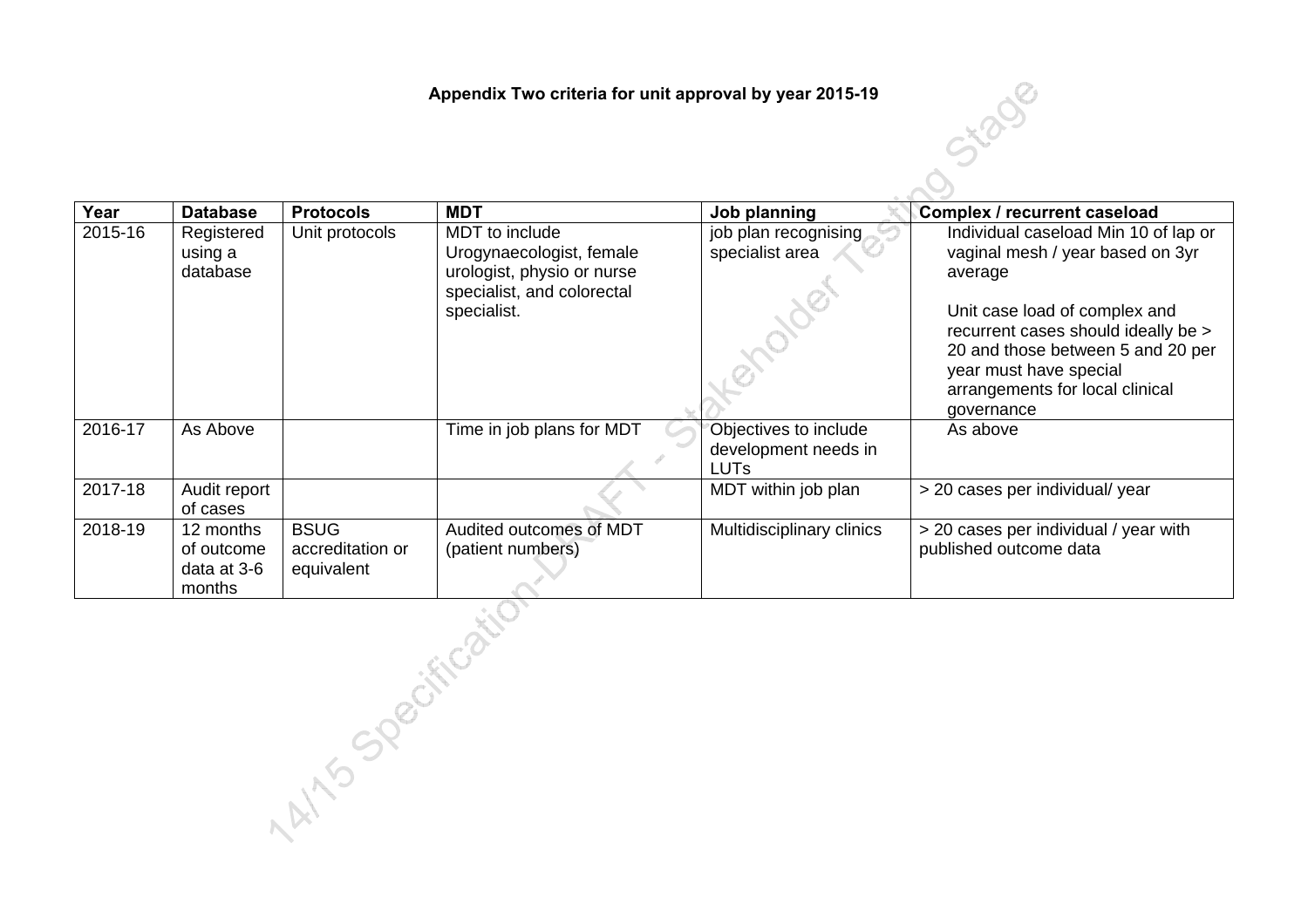## **Appendix 3 - Definitions**

- **1. Primary Surgery-** This indicates the first procedure required for the treatment of pelvic organ prolapse (POP) in any compartment
- 2. **Primary prolapse surgery/different site-** A prolapse procedure in a new site/compartment following previous surgery (e.g. anterior repair following previous posterior repair)

tiage

- **3. Repeat surgery/Recurrent prolapse surgery-** A repeat/recurrent operation for prolapse arising from the same site. Where combinations of procedures arise, such as new anterior repair plus further posterior repair, these should be reported separately as primary anterior repair and repeat posterior repair
- 4. **Complex prolapse-** Uterine prolapse in women wishing for further pregnancy or prolapse with concurrent urinary or faecal incontinence. Mesh exposure or extrusion, pain, or patient compromise such as haemorrhage
- **5. Complications-** Subsequent surgery for stress urinary incontinence or faecal incontinence.

# **Relevant medical specialties:**

**Urogynaecologist -** Urogynaecology is a sub-speciality of gynaecology that deals with benign disorders of the lower urinary and genital tract, principally urinary incontinence and genital prolapse

A Urogynaecologist is defined by British Society of Urogynaecology (BSUG) as a Gynaecologist who fulfils the following criteria:

- Has a dedicated Urogynaecology clinic or equivalent per week including secondary and tertiary referrals, as part of a MDT service
- Has trained in a unit that provides the full range of investigations and treatments required for training
- Has urodynamics experience and has a regular urodynamics session (minimum of 1 per month)
- Provides 3 clinical sessions of Urogynaecology per week and at least one major Urogynaecology procedure associated with pelvic floor dysfunction per working week per year.
- Regularly audits their practice eg BSUG database